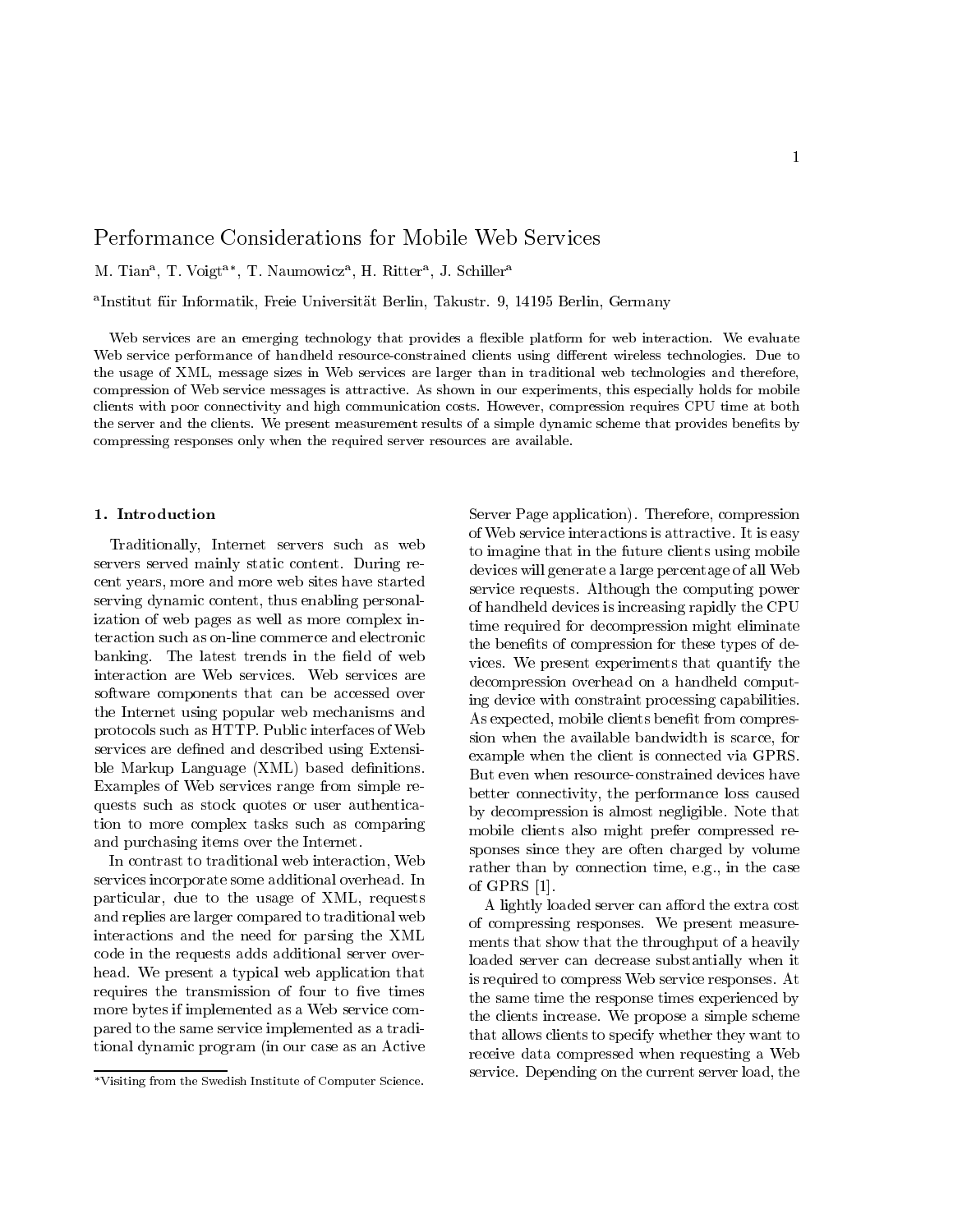server compresses only the requests of the clients that required such a service. We present experiments that demonstrate that this approach works as expected and that both the server and clients with poor connectivity benefit during high server demand.

The main contributions of this paper are the evaluation of Web service performance for mobile clients as well as a scheme that supports a server in the decision whether to compress Web service responses.

The rest of the paper is outlined as follows: Section 2 presents some background information on Web services and the associated overhead. Section 3 motivates and discusses our dynamic compression approach. The following section presents our experiments. After presenting related work in Section 5, we conclude with a short summary of our findings and discuss some future work.

# 2. Web Services

A Web service is a software system identified by a URI, whose public interfaces and bindings are defined and described using XML [2]. The definition of a Web service can be exported to a file, published to a lookup service, and discovered by other software systems. These systems may then interact with the Web service in a manner prescribed by its definition, using XML based messages conveyed by Internet protocols.

The Web service architecture defined by the W3C enables application to application communication over the Internet. Web services allow access to software components through standard Web technologies, regardless of platforms, implementation languages, etc.

In term of the Internet reference model, the Web service layer could be placed between the Transport and Application Layer. The Web service layer is based on several standard Internet protocols, whereby the protocols WSDL, SOAP, and typically HTTP as depicted in Figure 1 should be supported by all Web service implementations for interoperability.

The HTTP protocol that builds the first layer of the interoperable part of the protocol stack is, because of its ubiquity, the de facto transport pro-



Figure 1. Web Service Architecture

tocol for Web services. But any other transport protocols such as SMTP, MIME, and FTP for public domains as well as CORBA and Message Queuing protocols for private domains could be used instead.

The XML-based SOAP forms the next layer. SOAP provides XML-based messaging. In combination with HTTP, XML function calls can be sent as payload of HTTP POST. Because of the extensibility of SOAP, one can define customized messages using SOAP headers. The highest interoperable layer is the XML-based Web Services Description Language (WSDL). A WSDL document serves as a contract to be followed by Web service clients. It defines the public interfaces and mechanisms of Web service interactions.

## 2.1. Web Service Overhead

Since both SOAP and WSDL are XML-based, XML messages have to be parsed on both the server and the client side and proxies have to be generated on the client side before any communication can take place. The XML parsing at runtime requires additional processing time, which may result in longer response time of the server in case of a Web service server.

In order to demonstrate the quantity of the ad-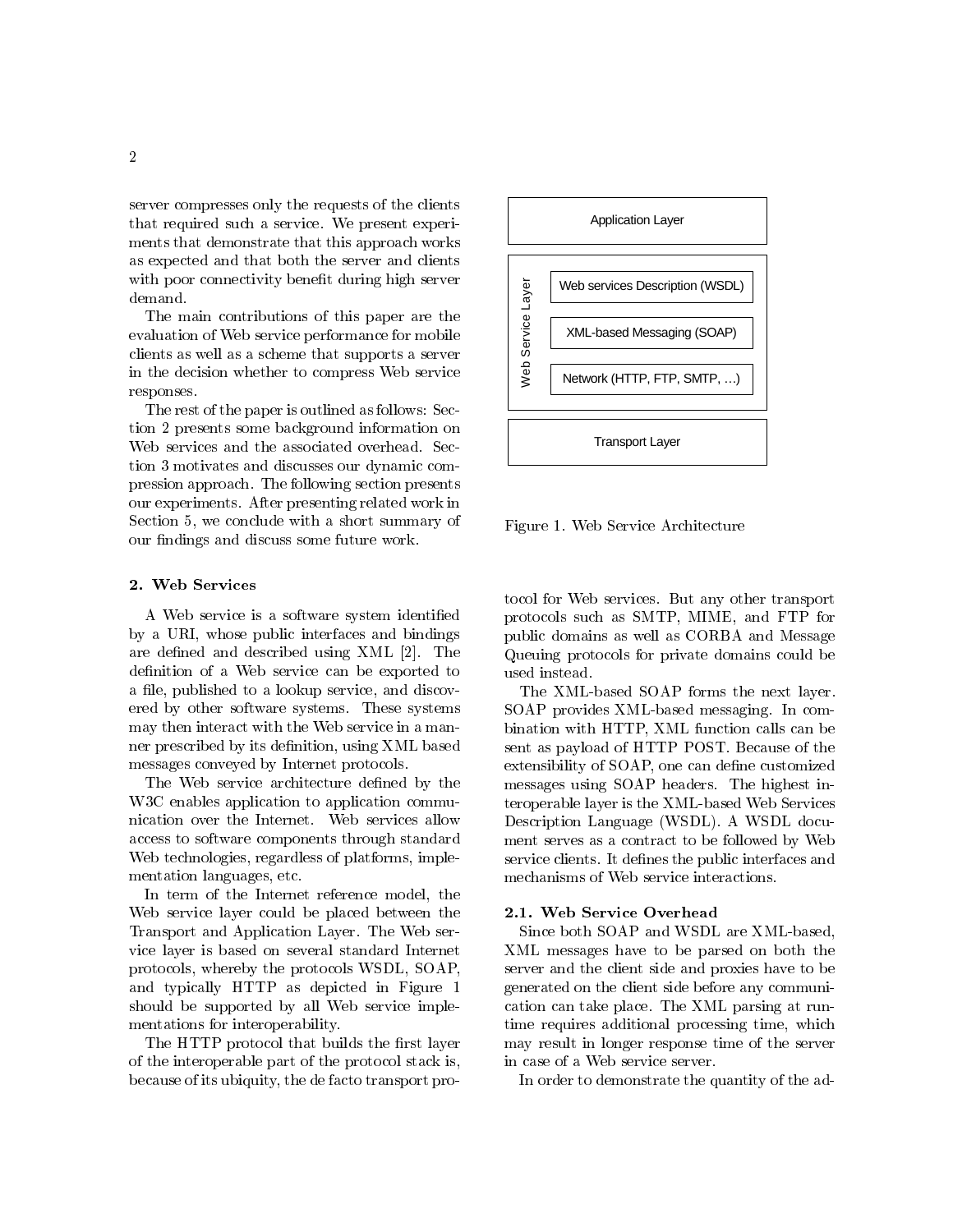ditional bytes Web services generate for transfer, we have implemented the same "service" both as a traditional dynamic program, in our case as an Active Server Page (ASP) application, and as a Web service. The implemented application is an electronic book inventory system. The clients send the ISBN of a book to the server and the server returns information about the book such as the title, author name, price, and so on.



 $\Box$  content  $\Box$  ASP overhead  $\Box$  WS overhead

Figure 2. Overhead of server page and Web service.

When sending small amounts of content using SOAP on HTTP, such as sending an ISBN for querying book information, the major part of the entire conversation will consist of HTTP headers, SOAP headers including the XML schema as well as brackets. In our case, the Web service accepts the ISBN of a book as input parameter and returns the book information in form of a dataset. The actual content of both request and response consists of a total of 589 bytes, thereof 10 bytes for the ISBN and the rest for the information about the book. But more than 3900 bytes have to be sent and received for the entire conversation. Figure 2 depicts the bytes on the wire for the actual content and the overhead when it is transmitted as HTML or XML. The disproportion is not as big for traditional web interaction with HTML. The total amount of the request and response for transferring the same information value is about  $1200$  bytes.

The overhead of the Web service stems mainly from the usage of XML producing human readable text and is employed when interoperability with other Web services and applications is essential [3]. Others have compared XMLs way of representing data with binary encodings. They quantify the overhead as  $400\%$  [4].

# 3. A Dynamic Approach for Reduction of **Web Service Responses**

The growth of the Web service message size, which results in higher data transmission time, creates a critical problem for delay sensitive applications. One way to achieve a compact and efficient representation is to compress  $XML$  – especially when the CPU overhead required for compression is less than the network latency [3]. Compression is both useful for clients that are poorly connected as well as for clients that are charged by volume and not by connection time by their providers. The latter group contains mobile users connected with handheld devices such as people accessing a service via GPRS. This group of users is expected to increase rapidly in the next years. However, the Web service application on the server does not have any information about the delay, for example the current round trip time estimated by TCP, and about the available bandwidth between client and server.

Thus, we have decided to let the Web service users specify whether they want the response compressed. Mobile users usually know if they are charged by volume and often know how they are connected. Thus, it seems reasonable to let them decide whether they want the server to compress the response. Note, that a smart software component could take over this task as well. In our current design we let users decide between three options:

- Do not compress the response
- Compress the response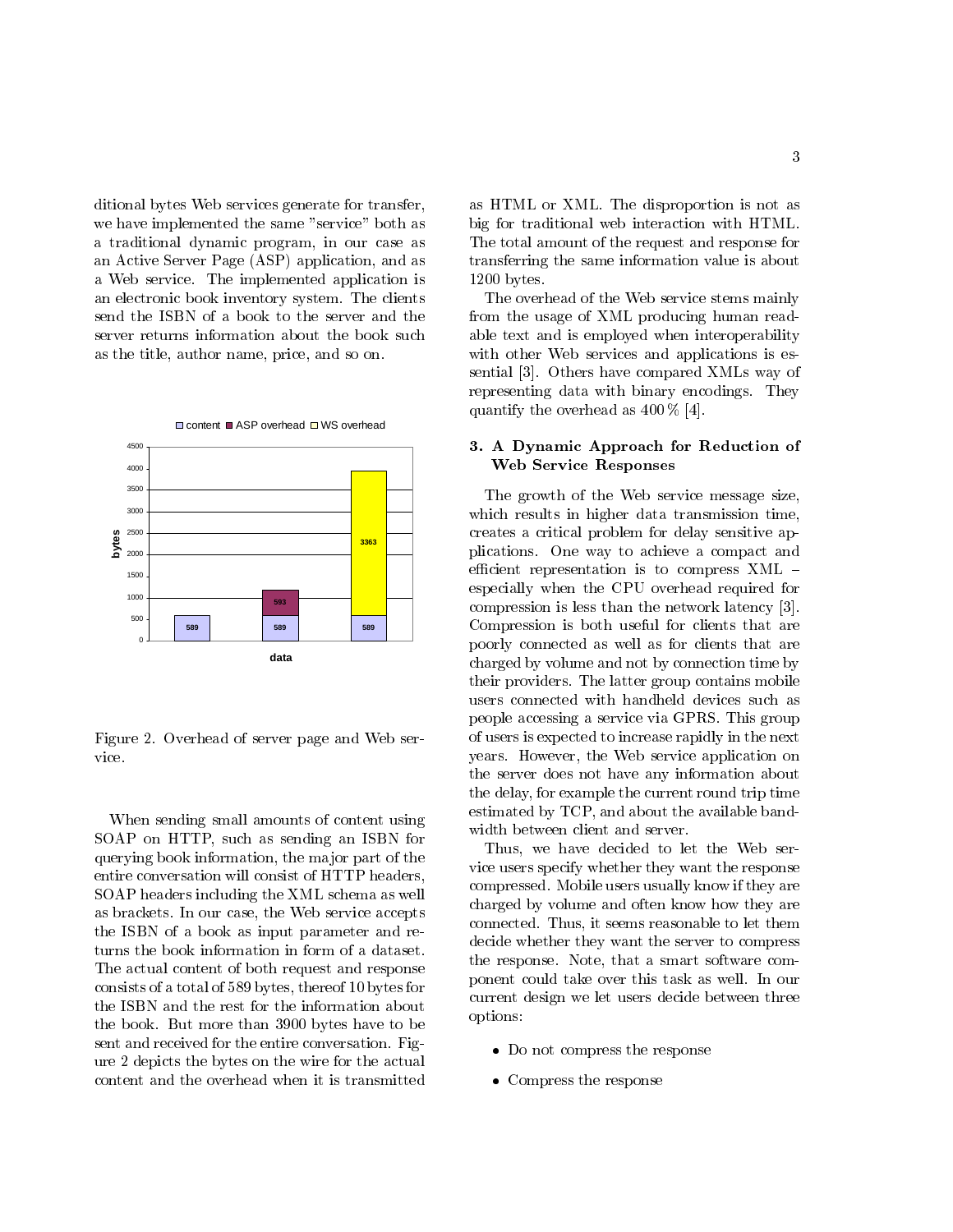• Compress the response if possible

If users choose the last option, the server is free to choose what the server considers best. To give users an incentive to choose this option, commercial Web service providers could decide to charge a lower price for this option. The choice of the users is reflected in the request. When the last option is chosen and the server demand is low, the server compresses the responses to all clients that have asked for compressed replies and to those clients that have not specified a preference. During high server demand, the server compresses only responses to clients that have asked for compressed data. Since compression requires mainly CPU time, we regard the server demand as high when the CPU utilization of the server exceeds a certain threshold.

Note that in this approach, the server can still become overloaded. Mechanisms for server overload protection have been studied elsewhere [5].

### 4. Experiments

In this section we describe our experimental setup and the application we have implemented as well as our experiments and the corresponding results.

## 4.1. Testbed

Our testbed consists of three 1GHz Pentium III machines with 256 MB memory, a Pentium III laptop with 700MHz and 384 MB RAM and an iPAQ Pocket PC 3970 running Windows CE 3.0 with a 400MHz XScale Processor (see Figure 3). Our Internet server is a standard Internet Information Server version 5.0 with the default configuration. The other two Pentiums run Linux. One is running the sclient traffic generator (see below) and the other runs NIST Net [6]. NIST Net emulates a wide variety of network conditions such as low bandwidth and large round trip times. The iPAQ handheld device is connected to the server via the laptop and the machine running NIST Net.

For background load generation, we use the sclient traffic generator [7]. Sclient is able to generate client request rates that exceed the capacity of the Internet server. This is done by aborting requests that do not establish a connection to the server in a specified amount of time. This timeout is set to 50 milliseconds in our experiments. The exact time out value does not impact the results, as long as it is chosen small enough to avoid that TCP SYNs dropped by the server are retransmitted. However, the larger the value, the higher the risk that the request generator runs out of socket buffers. Sclient does not take the aborted requests into account when calculating the average response time.

In order to emulate poorly connected clients we use the host running NIST Net to add additional delays and decrease the available bandwidth. We emulate a GPRS network based on the results from measurements in a real GPRS network by Chakravorty et al. [8]. They measure the delay on the uplink to about 500 ms and on the downlink to about 800ms. We do not take the variations into account in our experiments. For the bandwidth the theoretical values are  $40.2 \text{ kbit/s}$ on the downlink and 13.4 kbit/s on the uplink meaning that the mobile device listens simultaneously on three downlink channels while sending on one uplink channel as many mobile telephones do. The values measured by Chakravorty vary substantially based on the current network conditions with the best conditions coming very close to the maximum values. We use both the theoretical values as the best case from the clients point of view as well as the values they measured when link conditions were poor. The latter are 12.8 kbit/s on the downlink and 4 kbit/s on the uplink.

### 4.2. Test Application

The implemented application is a modification of our electronic book inventory system described in Section 2.1 that returns responses of different sizes depending on the request. The additional requests are for a small Hello World service, and more detailed ("heavy") information (including more detailed information, user ratings and hints on similar books etc.) about one, two, three and five books. The corresponding sizes of the SOAP body in both compressed and uncompressed form are shown in Table 1. Note that additional bytes are needed for the SOAP header (approx. 150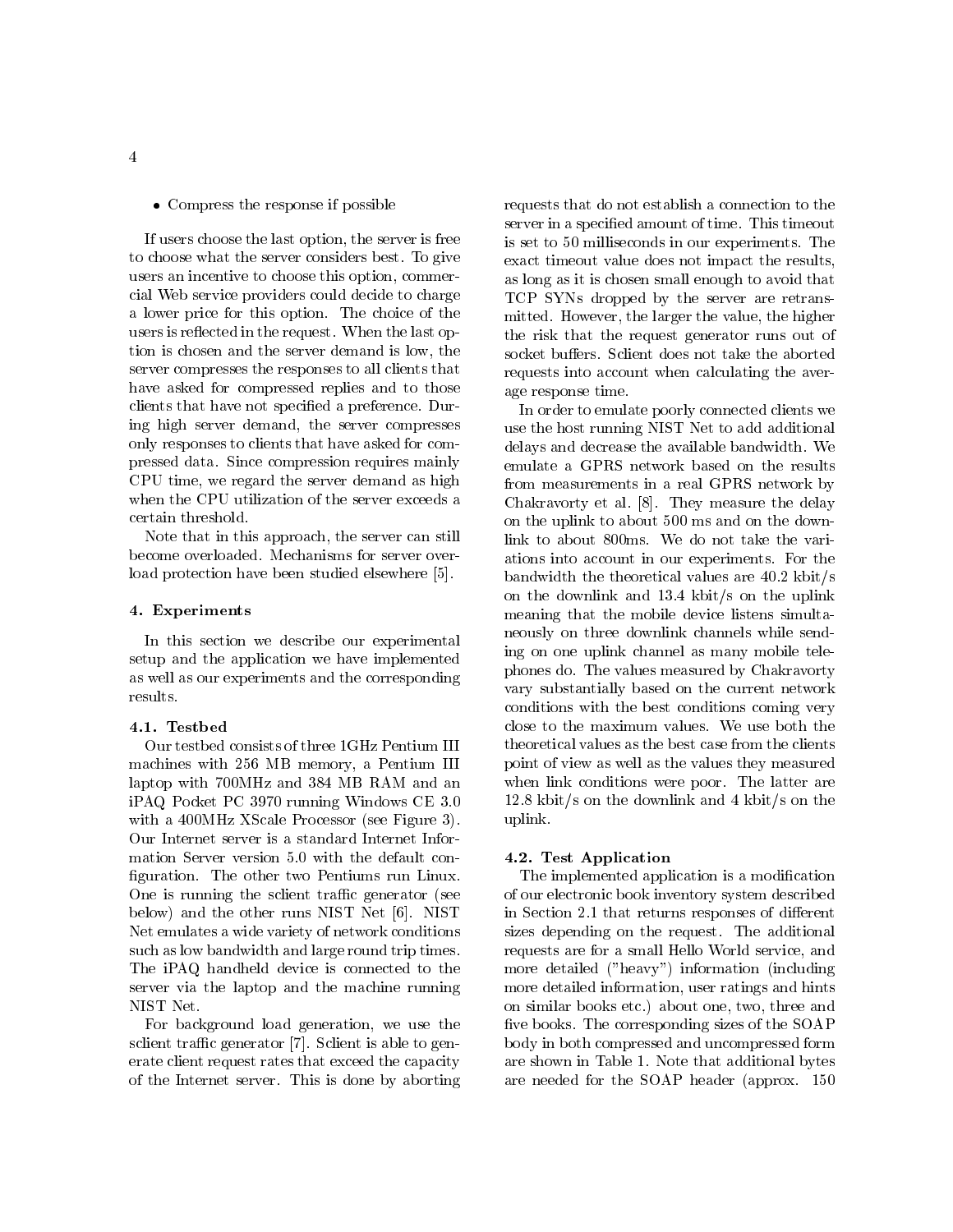

Figure 3. Testbed.

Table 1

Response size without and with compression, compression and decompression time

|                   | Original data | Data size after    | Compression time | Decompression time |  |
|-------------------|---------------|--------------------|------------------|--------------------|--|
|                   | size (byte)   | compression (byte) | on server (ms)   | on client (ms)     |  |
| "Hello World"     | 209           | 256                |                  | 41                 |  |
| response          |               |                    |                  |                    |  |
| Lite information  | 3366          | 1390               | 12               | 200                |  |
| for 1 book        |               |                    |                  |                    |  |
| Heavy information | 16055         | 6038               | 24               | 497                |  |
| for 1 book        |               |                    |                  |                    |  |
| Heavy information | 28153         | 10222              | 36               | 747                |  |
| for 2 books       |               |                    |                  |                    |  |
| Heavy information | 36049         | 12350              | 79               | 877                |  |
| for 3 books       |               |                    |                  |                    |  |
| Heavy information | 50205         | 15470              | 89               | 1122               |  |
| for 5 books       |               |                    |                  |                    |  |

Bytes), the SOAP envelope (approx. 200 Bytes) and the HTTP header. We only compress the SOAP body in our experiments. We see that except for the small "Hello World!" response the compression factor is about three.

The Web service running on a Microsoft Internet Information Server is implemented with the NET framework 1.1 beta [9]. The Web service client is implemented with the .NET compact framework and is deployed on the iPAQ. Since SOAP is used for the client server interaction, we have extended the SOAP headers with the SOAPExtension class of the .NET framework class library in order to modify (on the client side) and to inspect (on the server side) SOAP messages. The client sets a parameter in the SOAP header instructing the server either to compress or not to compress the data part of the SOAP response or to let the server decide by itself. For compression we use the SharpZipLib library [10], but other compression algorithms may be used.  $\text{to}$ .

## 4.3. Experimental Results

In this section, we present three different set of experiments. In the first subsection, we evaluate the performance of Web services for different wireless networks. These experiments show that mobile clients can gain from compression when their connectivity is poor. However, compression requires server resources and, therefore, we quantify the server overhead for compression. In the second subsection, we demonstrate that compression can degrade server performance severely. The experiments in the final subsection validate our dynamic approach, where during high server load the server compresses only responses for clients that have indicated that the server should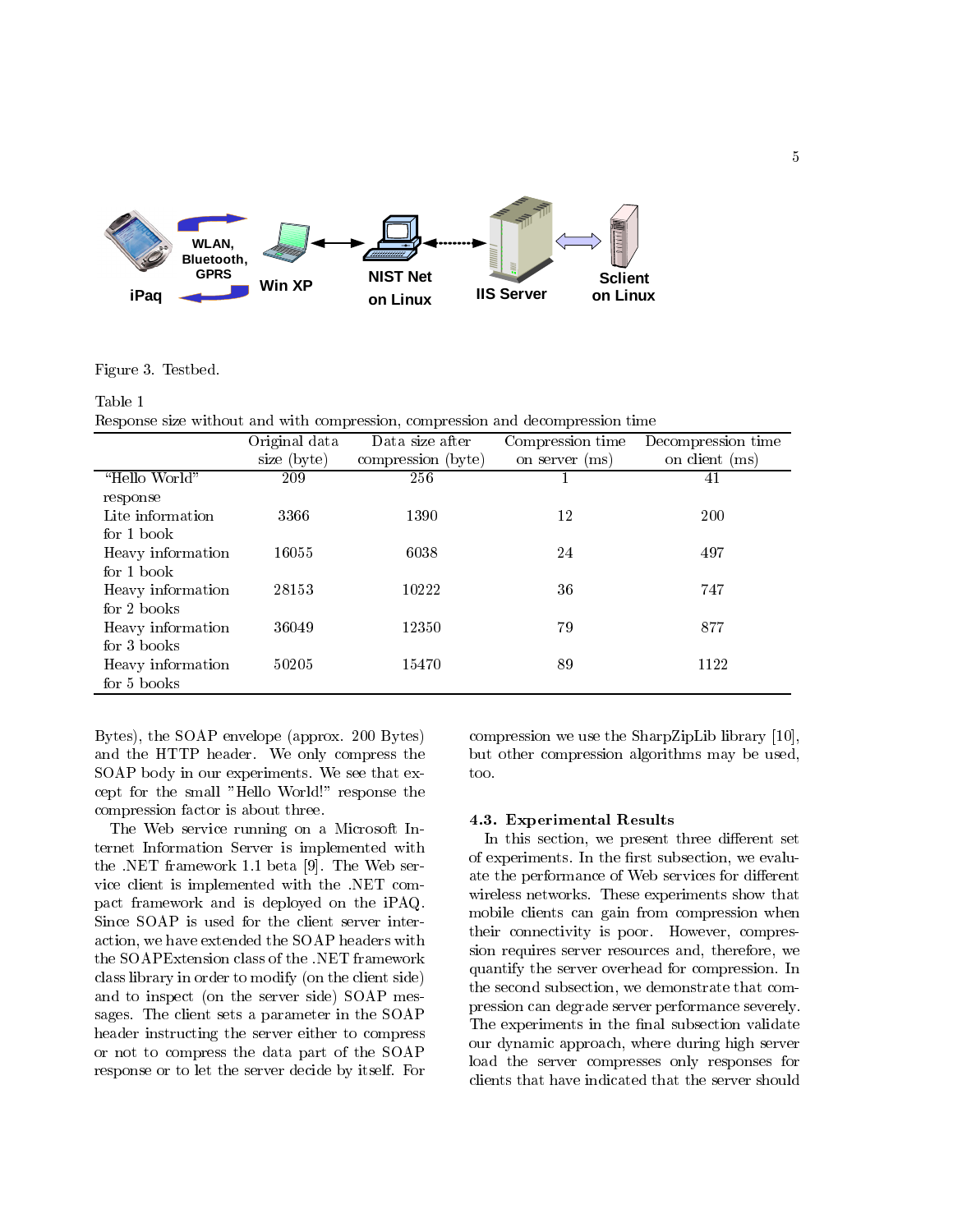



\$- 07@ ! ! 27-

compress the response.

## "

 #\$ held Devices

\* /) + ! , /) ! , 

- ! ( + pression on resource-constrained devices may invalidate this assumption.

 ! , of Web Services on handheld devices when con- ${\rm nect}$ ed to different  ${\rm networks},$   ${\rm name}$ iy with  ${\rm SU2.11D}$   $\qquad \qquad {\rm LA}$ wireless LAN, Bluetooth as well as GPRS networks with both good and poor connectivity, as nario is lightly loaded because the client is the state w 
- ) , on the server and the decompression times on (; ( - 
 + dicate that the compression time on the server is much lower than the decompression time on 
+ ( (( (!- ? iPAQ, the decompression time is more than one ( , , on the server requires less than 90 ms.

 $\mathbf{I}$  . The state is the state of  $\mathbf{I}$  . The state of  $\mathbf{I}$  (; - -+ - /) + vice responses ranging from 0 to 50000 bytes. The the y-axis is the service time in millisecond. The ser-

 %- 07@ ! ! "
+ tooth.

vice time denotes the time interval between the moment the client requests the service, e.g., by  $\sim$  (1)  $\sim$  (1)  $\sim$  (1)  $\sim$  (1)  $\sim$  (1)  $\sim$  (1)  $\sim$  (1)  $\sim$  (1)  $\sim$  (1)  $\sim$  (1)  $\sim$  !( ( , ( - / -+ pect that mobile clients will benefit from compression when the bandwidth is scarce but expe- , ( ( !) )(( -- + vice is requested over the wireless LAN or Bluetooth.

 $\mathbf{r}$  ,  $\mathbf{r}$  ,  $\mathbf{r}$  ,  $\mathbf{r}$  ,  $\mathbf{r}$  ,  $\mathbf{r}$  ,  $\mathbf{r}$  ,  $\mathbf{r}$  ,  $\mathbf{r}$  ,  $\mathbf{r}$  ,  $\mathbf{r}$  ,  $\mathbf{r}$  ,  $\mathbf{r}$  ,  $\mathbf{r}$  ,  $\mathbf{r}$  ,  $\mathbf{r}$  ,  $\mathbf{r}$  ,  $\mathbf{r}$  ,  $\mathbf{r}$  ,  $\mathbf{r}$  , Since the available bandwidth in a wireless 2111, 10 **magnet chair in a 21a**ctocoth hot state we expect the service time in the wireless LAN to be (( \$ ( % + vice time in the wireless LAN scenario is about 2 seconds faster than in the Bluetooth scenario - . (+ ference between service time for compression and no compression when the  $iPAQ$  is connected via a 27 "
 - 7 -+ (; ! ,( or non-compressed responses is about  $4\%$  for the that the overhead caused by compression is not severe in these scenarios.

When the iPAQ is connected via a low bandwidth network such as GPRS, the service time is , , ,(- ).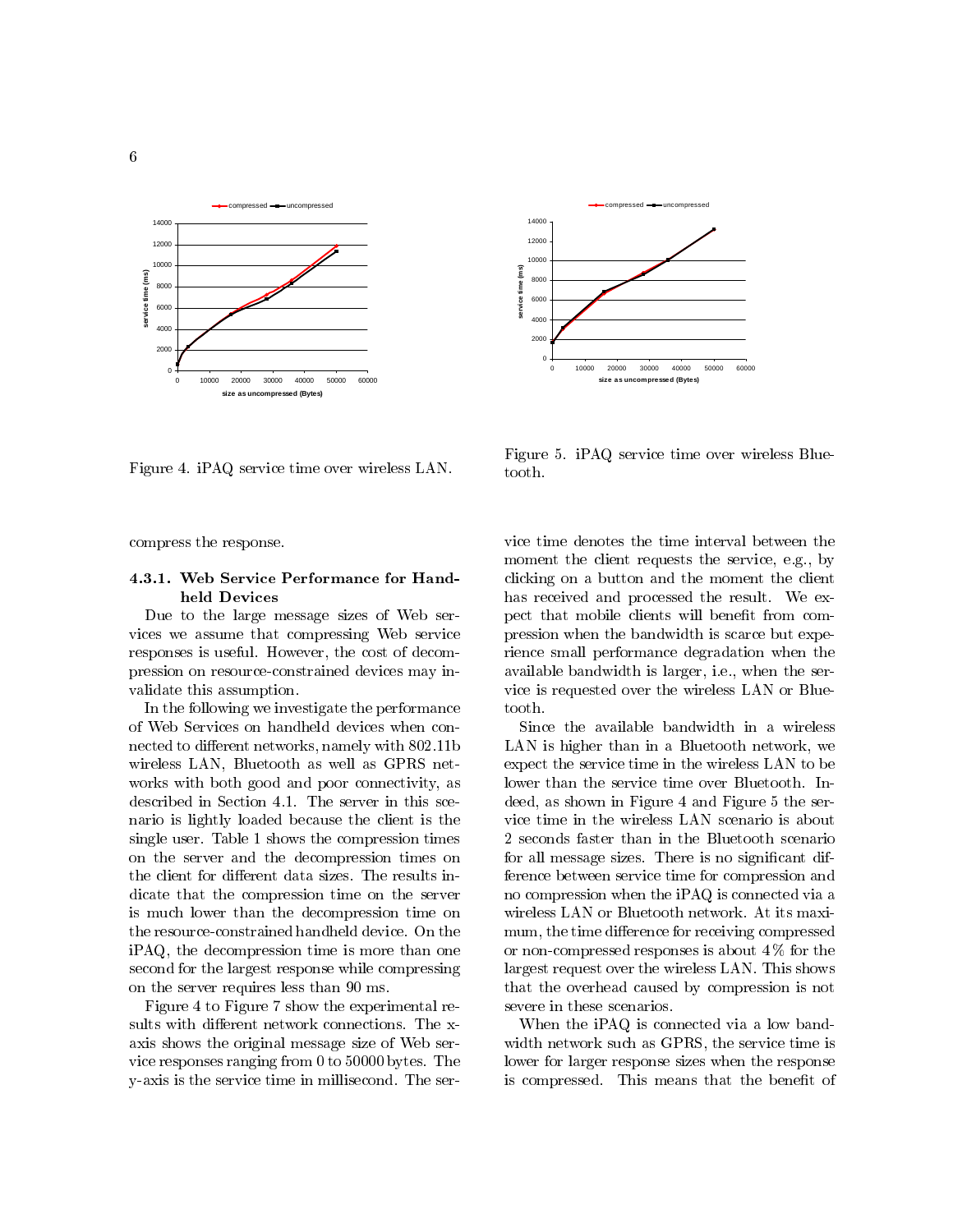



 $\mathbf{I}$  is a set of  $\mathbf{I}$  . The contribution of  $\mathbf{I}$  is the set of  $\mathbf{I}$  is a set of  $\mathbf{I}$  is a set of  $\mathbf{I}$  is a set of  $\mathbf{I}$  is a set of  $\mathbf{I}$  is a set of  $\mathbf{I}$  is a set of  $\mathbf{I}$  is a set of network.

 , ( +  $\mu$ ,  $\mu$ ,  $\mu$ ,  $\mu$ ,  $\mu$ ,  $\mu$ ,  $\mu$ ,  $\mu$ ,  $\mu$ ,  $\mu$ ,  $\mu$ ,  $\mu$ ,  $\mu$ ,  $\mu$ ,  $\mu$ ,  $\mu$ ,  $\mu$ ,  $\mu$ ,  $\mu$ ,  $\mu$ ,  $\mu$ ,  $\mu$ ,  $\mu$ ,  $\mu$ ,  $\mu$ ,  $\mu$ ,  $\mu$ ,  $\mu$ ,  $\mu$ ,  $\mu$ ,  $\mu$ ,  $\mu$ ,  $\mu$ ,  $\mu$ ,  $\mu$ ,  $\mu$ ,  $\mu$ , connectivity is poor the service time is halved , , -

These experiments demonstrate that compress- $\mathbf{1}$ ,  $\mathbf{1}$ ,  $\mathbf{1}$ ,  $\mathbf{1}$ ,  $\mathbf{1}$ ,  $\mathbf{1}$ ,  $\mathbf{1}$ ,  $\mathbf{1}$ ,  $\mathbf{1}$ ,  $\mathbf{1}$ ,  $\mathbf{1}$ ,  $\mathbf{1}$ ,  $\mathbf{1}$ ,  $\mathbf{1}$ ,  $\mathbf{1}$ ,  $\mathbf{1}$ ,  $\mathbf{1}$ ,  $\mathbf{1}$ ,  $\mathbf{1}$ ,  $\mathbf{1}$ ,  $\mathbf{1}$ ,  $\mathbf{1}$ , able bandwidth is scarce even for clients using resource-constrained devices.

## - And the second contract of the second contract of the second contract of the second contract of the second contract of the second contract of the second contract of the second contract of the second contract of the secon Performance

Compression requires CPU time at the server, - ! , , ! , - / ( 
 + quest rate independent of the load on the server.  $\mathcal{L}$  and  $\mathcal{L}$  is the second contract of  $\mathcal{L}$  and  $\mathcal{L}$  are  $\mathcal{L}$  . The second contract of  $\mathcal{L}$  and  $\mathcal{L}$  and  $\mathcal{L}$  are  $\mathcal{L}$  and  $\mathcal{L}$  and  $\mathcal{L}$  are  $\mathcal{L}$  and  $\mathcal{L}$  and  $\mathcal{L}$  rate for the electronic book Web service described in the previous section.

The test scenario increases the request rate across runs and conducts three runs for each re-6

 - / ! ,  $\alpha$  . The state of  $\alpha$  is the state of  $\alpha$  . The state of  $\alpha$  is the state of  $\alpha$ time will be quite low when the request rate is below the capacity of the server, no matter , where  $\mathcal{L} = \mathcal{L} \mathcal{L}$  is the contract of the contract of the contract of the contract of the contract of the contract of the contract of the contract of the contract of the contract of the contract of the contract , -, ! reach its maximum capacity at a lower request - / 6 ) ! +

 $\blacksquare$  . The  $\blacksquare$  . The set of  $\blacksquare$  is the set of  $\blacksquare$  . The set of  $\blacksquare$  is the set of  $\blacksquare$  is the set of  $\blacksquare$  is the set of  $\blacksquare$  is the set of  $\blacksquare$  is the set of  $\blacksquare$  is the set of  $\blacksquare$  is the set of with poor connectivity.

 $\,$  than the capacity of the server, the throughput pacity of the server, the response time will increase rapidly due to the waiting time that requests spena queuing before they can be pro-(- 7 , the request rate until the maximum server capacity is reacned. When the request rate is higher will not increase anymore. During severe over-, and the contract of  $\mathbf{A}$  , and the contract of  $\mathbf{A}$  , and the contract of  $\mathbf{A}$  , and the contract of  $\mathbf{A}$ CPU time is wasted on requests that cannot be processed and are eventually discarded [7].

For compression we use the SharpZipLib library. This way, we can reduce the overall number of bytes for the "lite information" scenario from more than four KBytes to around two Kbytes (ci. Table I). Without compression, three  $\mathbf{a}$  ,  $\mathbf{b}$  ,  $\mathbf{c}$  ,  $\mathbf{c}$  ,  $\mathbf{c}$  ,  $\mathbf{c}$  ,  $\mathbf{c}$  ,  $\mathbf{c}$  ,  $\mathbf{c}$  ,  $\mathbf{c}$  ,  $\mathbf{c}$  ,  $\mathbf{c}$  ,  $\mathbf{c}$  ,  $\mathbf{c}$  ,  $\mathbf{c}$  ,  $\mathbf{c}$  ,  $\mathbf{c}$  ,  $\mathbf{c}$  ,  $\mathbf{c}$  ,  $\mathbf{c}$  , the compressed response fits into two TCP seg--  
 -, -- Æ 6
( (+ compress or to process the received data in some other way.

Due to the additional CPU time the server ,( , ( 
 , ( ,
 3+ sured in connections per second) decreases when  $\ldots$  .  $\ldots$  ,  $\ldots$  ,  $\ldots$  ,  $\ldots$  ,  $\ldots$  ,  $\ldots$  ,  $\ldots$  ,  $\ldots$  ,  $\ldots$  (( - , (
+  $\ldots$  ,  $\ldots$  ,  $\ldots$  ,  $\ldots$  ,  $\ldots$  ,  $\ldots$  ,  $\ldots$  ,  $\ldots$  ,  $\ldots$  ,  $\ldots$  ,  $\ldots$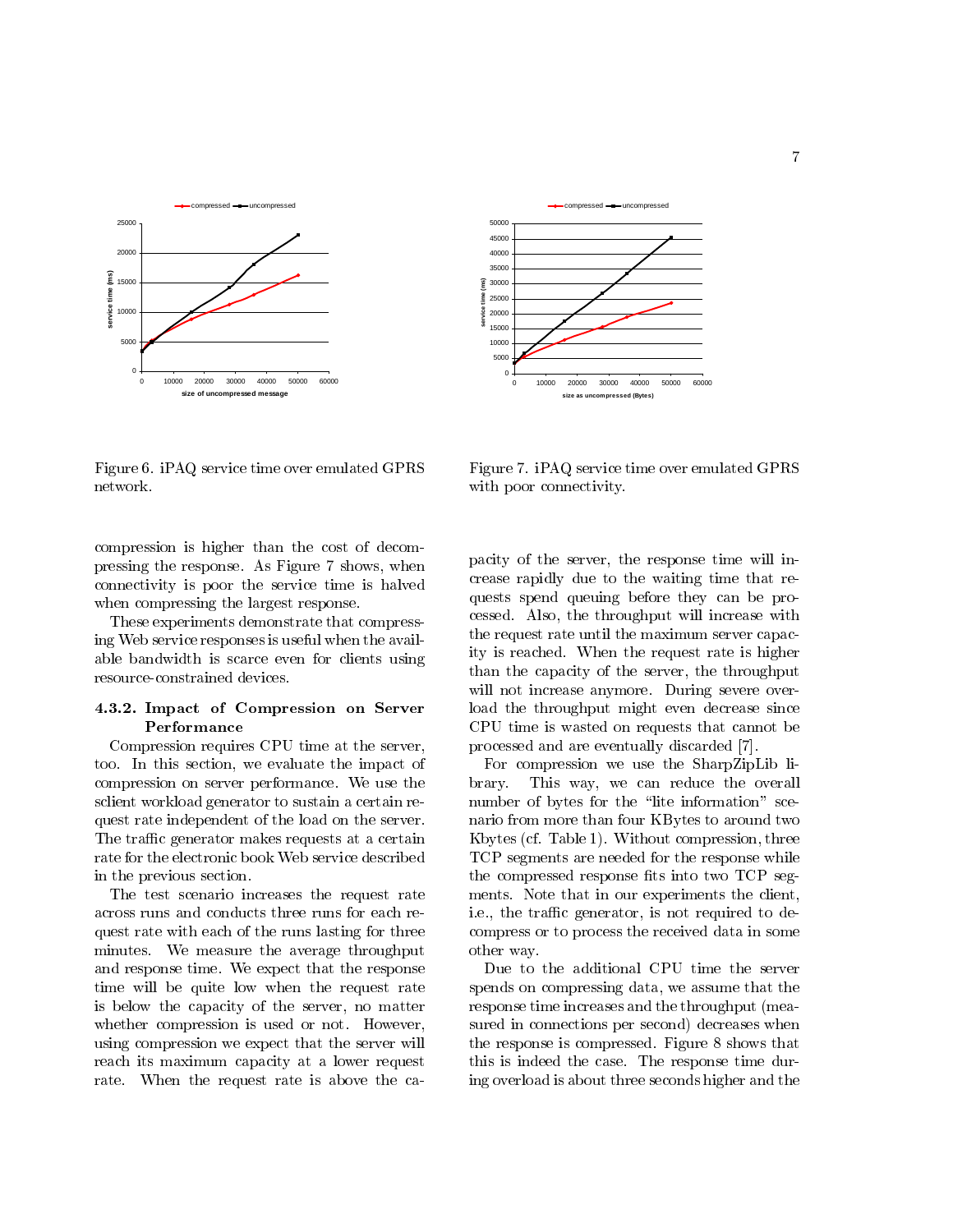



 $\mathcal{L}$  .  $\mathcal{L}$  ,  $\mathcal{L}$  ,  $\mathcal{L}$  ,  $\mathcal{L}$  ,  $\mathcal{L}$  ,  $\mathcal{L}$  ,  $\mathcal{L}$  ,  $\mathcal{L}$  ,  $\mathcal{L}$  ,  $\mathcal{L}$  ,  $\mathcal{L}$  ,  $\mathcal{L}$  ,  $\mathcal{L}$  ,  $\mathcal{L}$  ,  $\mathcal{L}$  ,  $\mathcal{L}$  ,  $\mathcal{L}$  ,  $\mathcal{L}$  ,  $\mathcal{L}$  , 
 , , -

 $\frac{1}{2}$  . The compact of  $\frac{1}{2}$  and  $\frac{1}{2}$  are controlled to  $\frac{1}{2}$  . The compact of  $\frac{1}{2}$ , (- # -+ ! , ( ) 135 conn/sec to 90 conn/sec when compression (- -, server compresses all replies, the maximum server throughput decreases substantially and the response time experienced by the clients is affected negatively. This gives reason for our approach in the that is based on the assumption that servers should only compress replies to clients that can benefit from compression.

#### %

The first experiments have shown that mobile clients with poor connectivity benefit from compression while the experiments in the previous section have demonstrated that compression re-( ! , ( ((- -, ! if the dynamic compression approach described  $\mathcal{L} \mathbf{1}$  ( -- ,( ( ! ,( ( !  $5 - 10$   $\leq 10$   $\leq 10$   $\leq 10$   $\leq 10$ 

The next experiment compares the server performance when

- , ,(
- $\blacksquare$ . The respectives of  $\blacksquare$  . The respectively.

 $, \, \, \ldots$  ,  $\, \, \ldots$  ,  $\, \, \ldots$  ,  $\, \, \ldots$  ,  $\, \, \ldots$  ,  $\, \, \ldots$  ,  $\, \, \, \ldots$  ,  $\, \, \, \ldots$ 

 $\mathbf{A}$ , and  $\mathbf{B}$  , and  $\mathbf{B}$  , and  $\mathbf{B}$  , and  $\mathbf{B}$  , and  $\mathbf{B}$ 

 $\sim$  . The set is a contrared with the point of the contrared of  $\sim$ press

 ! ! , , As in the experiment in the previous section, we use sclient to request the lite information on ) - . 6 , are to be compressed, then that no responses are compressed and finally  $50\%$  of the responses to be uncompressed and for the other  $50\%$ , the server  $\mathbf{A}$ we call dynamic, when no compression indication  $\mathcal{L}$  , and  $\mathcal{L}$  , and  $\mathcal{L}$  is the set of  $\mathcal{L}$  . The set of  $\mathcal{L}$  is the set of  $\mathcal{L}$  , and  $\mathcal{L}$ response when the CPU utilization of the server ) ( CD E- 80 
+ CD E ( ,  $\alpha$  respective in eract to save processing value. On  $\ldots$ ,  $\ldots$ ,  $\ldots$ ,  $\ldots$ ,  $\ldots$ ,  $\ldots$ ,  $\ldots$ ,  $\ldots$ ,  $\ldots$ ,  $\ldots$ ,  $\ldots$ ,  $\ldots$ ,  $\ldots$ ,  $\ldots$ ,  $\ldots$ ,  $\ldots$ ,  $\ldots$ ,  $\ldots$ ,  $\ldots$ ,  $\ldots$ ,  $\ldots$ ,  $\ldots$ ,  $\ldots$ ,  $\ldots$ ,  $\ldots$ ,  $\ldots$ ,  $\ldots$ ,  $\ldots$ ,  $\ldots$ ,  $\ldots$ ,  $\ldots$ ,  $\ldots$  $\ldots$ ,  $\ldots$ ,  $\ldots$ ,  $\ldots$ ,  $\ldots$ ,  $\ldots$ ,  $\ldots$ ,  $\ldots$ ,  $\ldots$ ,  $\ldots$ ,  $\ldots$ ,  $\ldots$ ,  $\ldots$ ,  $\ldots$ ,  $\ldots$ ,  $\ldots$ ,  $\ldots$ ,  $\ldots$ ,  $\ldots$ ,  $\ldots$ ,  $\ldots$ ,  $\ldots$ ,  $\ldots$ ,  $\ldots$ ,  $\ldots$ ,  $\ldots$ ,  $\ldots$ ,  $\ldots$ ,  $\ldots$ ,  $\ldots$ ,  $\ldots$ ,  $\ldots$ ( , ( tnrougnput, respectively. As expected, using the dynamic approach the server performance is al- ! ( , - , 
 + is allowed to compress  $(50\% \text{ of the requests that})$ have indicated that they do not have any preferences) until a request rate of 60 requests/s is (- / 6 <D + quests/s only 20  $\%$  of the requests without preference indication are compressed while no requests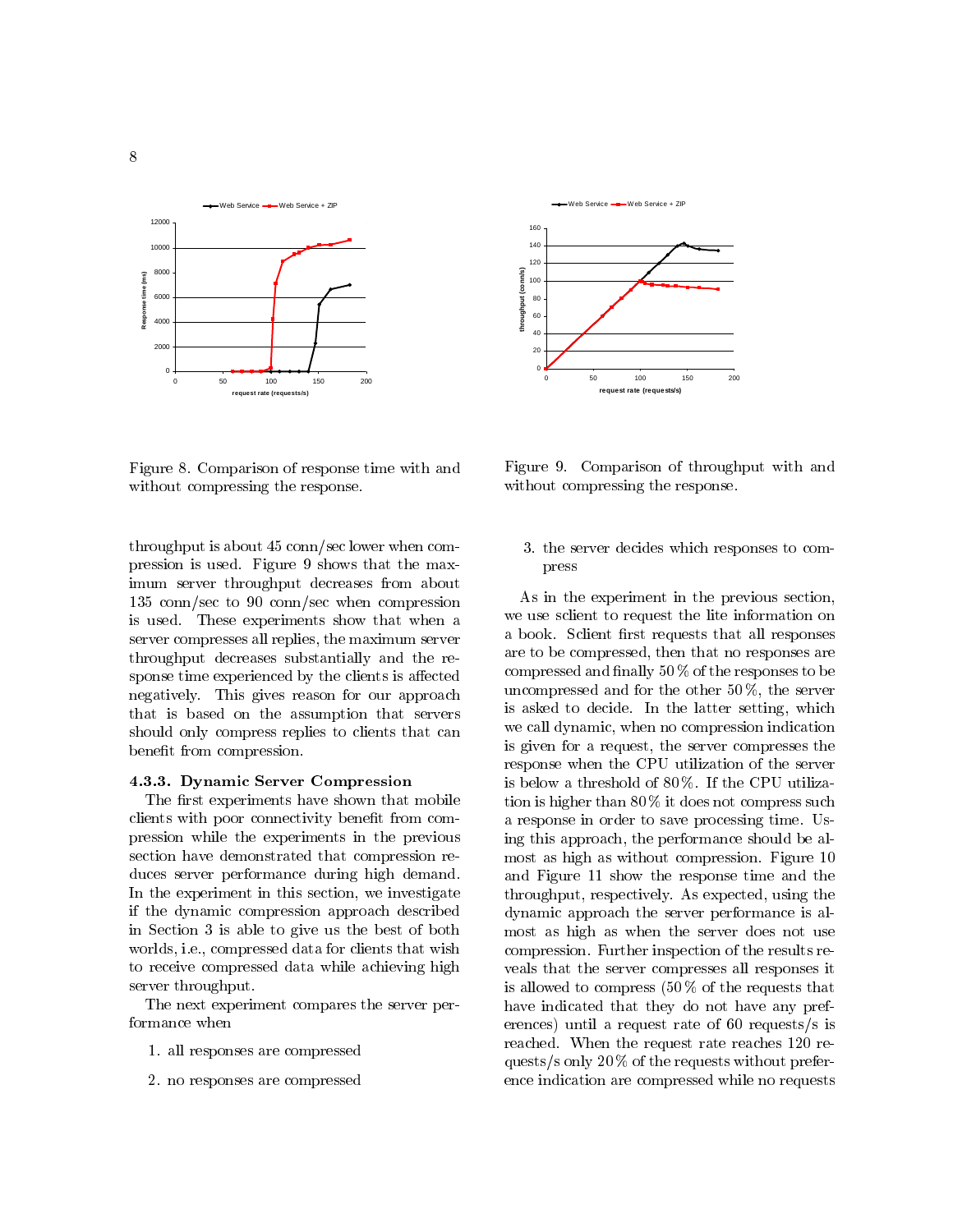



rigure IU. Response time of the dynamic approach.

 ,( 6 \$D requests/s.

 ! , , 
( ) smaller, i.e., the difference between the dynamic  $\qquad$  w approach and no compression should be almost notning, since the only extra task required from the does the server is to check the current CPU utilization , 6
 (( any preference. Inis indicates that this task is more expensive than one would expect.

In the next experiments we want to validate that a client with a poor connection to the server may indeed benent from this approach. In these  $\qquad$  n experiments, the sclient varies the request rate and requests the "lite information for one book" sclient requests compressed responses while in the second scenario sclient requests  $50\%$  of the responses as compressed and  $50\%$  of the responses 
 , ,- ) + ios, the iPAQ requests the "heavy information for ) A- ) ( ! emulated GPRS network to the server.

The results shown in Table 2 indicate that our approach is beneficial for both the server and for mobile clients with poor connectivity. As expected for some sclient request rates, the service time experienced by the mobile client is much better when the server uses the dynamic approach,

rigure 11. Inrougnput of the dynamic approach.

namely when the sclient request rates are between  $100$  and  $140$  requests/s which corresponds D- 6  $\mathbf{R}$  , and  $\mathbf{R}$  , and  $\mathbf{R}$  , and  $\mathbf{R}$  , and  $\mathbf{R}$  , and  $\mathbf{R}$  , and  $\mathbf{R}$  $\sim$  (  $\sim$  )  $\sim$  )  $\sim$  (  $\sim$  )  $\sim$  )  $\sim$  (  $\sim$  )  $\sim$  )  $\sim$  (  $\sim$  )  $\sim$  )  $\sim$  (  $\sim$  )  $\sim$  )  $\sim$  (  $\sim$  )  $\sim$  (  $\sim$  )  $\sim$  (  $\sim$  )  $\sim$  (  $\sim$  )  $\sim$  (  $\sim$  )  $\sim$  (  $\sim$  )  $\sim$  (  $\sim$   $\sim$   $\sim$   $\sim$   $\sim$  formance but the server still performs well when it does not need to compress the responses.

## 5. Related Work

web Services are a young area of research, thus not much about Web services has been published yet. Cai et al. compare alternative encoding mechanisms, namely binary and XML, for Web ! 9>:- ( , + mance trade-off associated with these two alternatives. They develop a model that allows them ,
 (,( ! )(( ( , work we implement the described approach and demonstrate experimentally the benefits for both the server and poorly connected clients. Uniu  $\rm{et}$ al. ! ! ( ?70 ,+ rormance for scientific computing [11]. They describe an efficient SOAP implementation specifically targeted at systems with stringent memory and bandwidth requirements while we improve , and the set of the set of the set of the set of the set of the set of the set of the set of the set of the set of the set of the set of the set of the set of the set of the set of the set of the set of the set of the se auring nign demand and particularly considering poorly connected clients.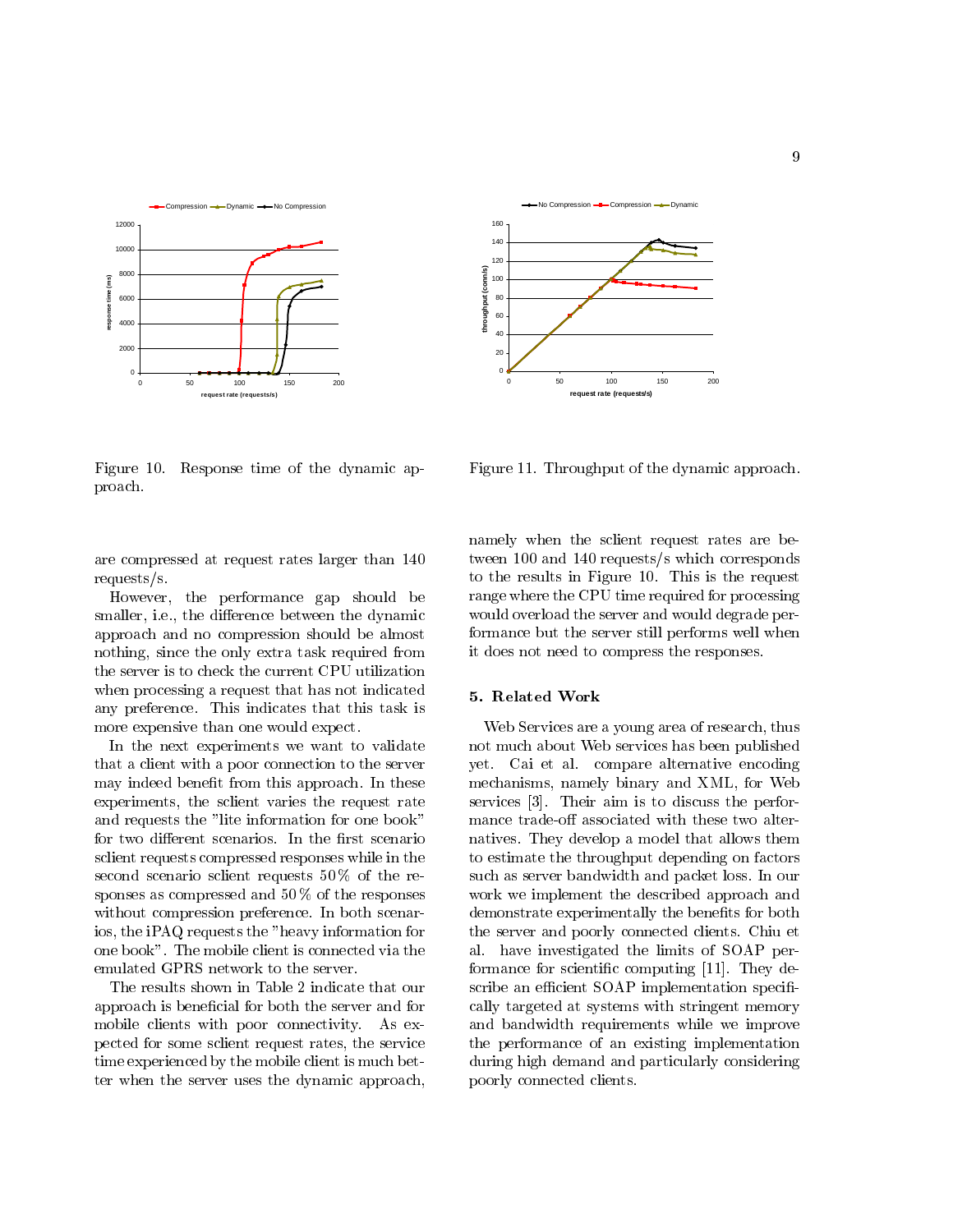| ŁП<br>ı |
|---------|
|---------|

Impact of the dynamic approach on the response time of the mobile client.

| Sclient rate (request/s) | -80  | 100                    | 120 | 140               | 160    |
|--------------------------|------|------------------------|-----|-------------------|--------|
| All compressed (ms)      |      | 9985 10495 16492 17104 |     |                   | -17176 |
| Dynamic $(ms)$           | 9370 | -9850-                 |     | 10468 10538 17131 |        |

Krashinsky investigates optimizing the final critical link between a mobile web client and a stationary base station by compressing HTTP request and reply [12]. While they use a proxy for compression over the last link we use end to end compression if desired by the clients. Ardon et al. present a generic content adaptation architecture using a distributed proxy architecture [13]; our focus is on compression for Web services which can be deployed exclusively on the server. While in our approach the clients themselves decide if they want compressed replies, Krishnamurthy and Willis classify client connectivity based on information collected during previous client access to the same web server [14]. In particular, they measure the delay between the base object and the first embedded object as well as the delay between the base object and the last object in a sequence. Ardaiz et al. measure the service time of web clients by extending web server logs to contain more precise information and compute the service time from the server logs [15]. Note that in both cases there is no information about a client available when she makes her first request to the web site.

In contrast to traditional web interaction, little is known about request size and file distributions of Web services. Furthermore, the performance issues of traditional web servers are well understood [16] and mechanisms to cope with server overload have been developed [5].

## 6. Conclusions and Future Work

Compression is one way of dealing with the problem of large message sizes of Web services. We show that compression is useful for poorly connected clients with resource-constrained devices despite the CPU time required for decompressing the responses. Compression also decreases server performance due to the additional

CPU time required. In the approach presented in this paper, we let the clients decide whether they want their responses compressed. During low demand, the server compresses the responses for all clients that have asked for compressed responses as well as for clients that have not indicated any preference. During high server demand, only responses to clients that have asked for compressed response are compressed. Our experiments have shown that both the server and the clients, in particular clients that are poorly connected, benefit from this approach.

In the presented experiments, the client can instruct the server to compress the returned data. This information could be seen as some kind of quality of service  $(QoS)$ . We think that a general QoS support for Web services will play an important role for the success of this emerging technology. Providers of QoS aware Web services can specify QoS related statements on the services they offer, while the clients can specify QoS related statements on services they require. The statements made by both the service provider and service requestor should be able to be matched, adjusted, and controlled at runtime. In our experiments, we have used the SOAP headers for a single QoS attribute. But we think that the WSDL is a better place for further integration of QoS information. In an ongoing research project [17], we are examining QoS integration for Web services in a general way.

## **REFERENCES**

- 1. J. Schiller, Mobile Communications, second ed., Addison-Wesley (2003).
- 2. W3C. Web services Activity, http://www.w3.org/2002/ws/
- 3. M. Cai, S. Ghandeharizadeh, R. Schmidt and S. Song, A Comparison of Alternative Encoding Mechanisms for Web Services, 13th In-